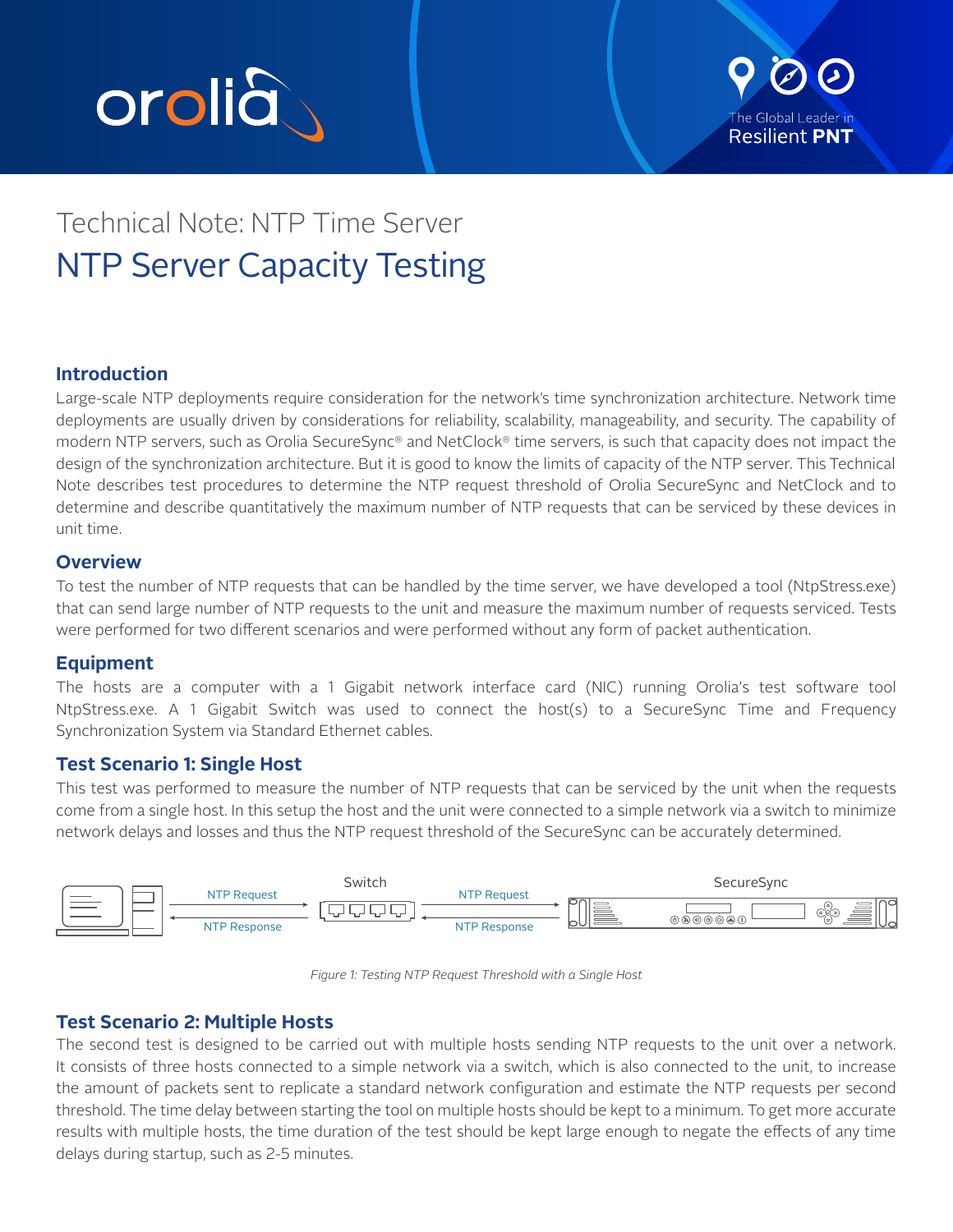



### **Test Software**

The NtpStress tool initiates a test with a simple command, example: ntpstress 10.10.10.1 1000 60. The first parameter is the IP address of the NTP server under test. The second is the desired number of NTP requests per second. The third is the total test length in seconds. A fourth parameter can be specified at the end to name the report file other than the default of ntpdata.txt. A detailed status report is written to this file.

After the test is completed, the tool will output the results as shown:

| Average NTP Req⁄Sec:    | 992  |
|-------------------------|------|
| <b>Total Requests:</b>  | 991' |
| <b>Failed Requests:</b> | и    |
| Bad Stratum Level:      | Й    |

The output above shows Average NTP Req/Sec which is the main result required by this test. This means that the SecureSync was able to service 992 NTP Requests/second.

## **Results**

The results obtained in a test of a single host (laptop with Windows 7 and 1 Gigabit network interface) is as follows.

| NTP requests specified<br>(per second) | Time Duration<br>(Seconds) | Average NTP requests serviced<br>(per second) |
|----------------------------------------|----------------------------|-----------------------------------------------|
| 1.000                                  | 60                         | 1.000                                         |
| 3,000                                  | 60                         | 2.371                                         |
| 4.000                                  | 60                         | 3.548                                         |
| 5.000                                  | 60                         | 4.321                                         |
| 6.000                                  | 60                         | 4.377                                         |
|                                        | 60                         | 4 484                                         |

*Table 1: Test Results with a Single Host*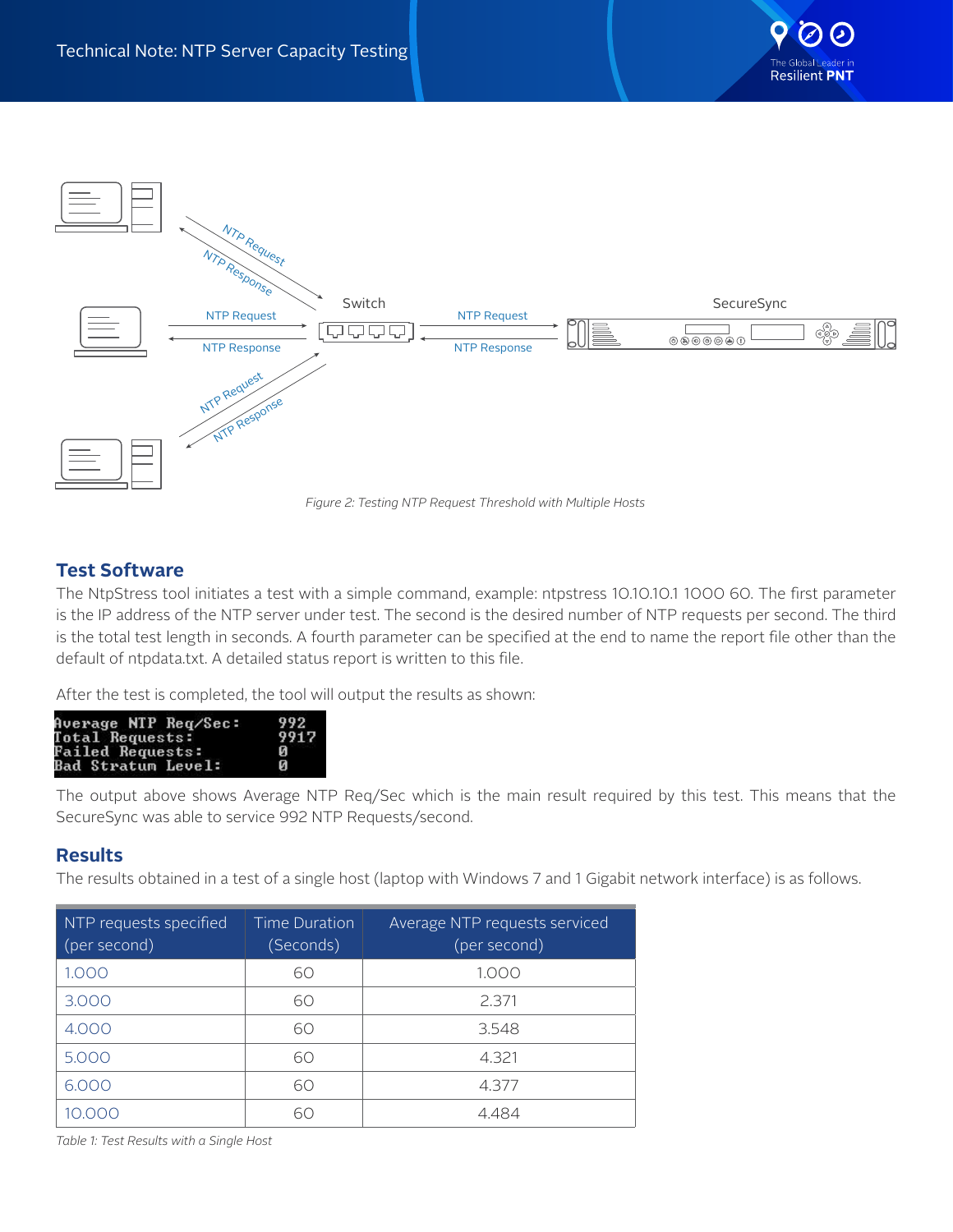

It can be seen from the above results that the number of NTP requests per second serviced by the unit saturates close to 4,500 Req/sec. A test of multiple hosts reveals that this limit is due to ability of the host to generate requests.

|                                                     |                                   | Average NTP requests serviced (per second) |                                      |                                |       |
|-----------------------------------------------------|-----------------------------------|--------------------------------------------|--------------------------------------|--------------------------------|-------|
| NTP requests<br>specified (per<br>host, per second) | Time Dura-<br>tion (Sec-<br>onds) | Laptop<br>(10/100M)<br>Windows XP          | Laptop<br>$(1$ Gigabit)<br>Windows 7 | PC.<br>(10/100M)<br>Windows XP | Total |
| 10,000                                              | 100                               | 2.452                                      | 3.502                                | 3.929                          | 9.883 |
| 50.000                                              | 100                               | 2.415                                      | 2.449                                | 4.131                          | 8.995 |
| 50,000                                              | 100                               | 2.428                                      | 2.459                                | 4.137                          | 9.024 |
| 50.000                                              | 100                               | 2.374                                      | 3.457                                | 3.945                          | 9.776 |
| 90.000                                              | 100                               | 2.448                                      | 3.518                                | 3.943                          | 9.909 |

*Table 2: Test Results with Multiple Hosts*

With three hosts sending NTP requests to the SecureSync on a small network, the unit was able to service up to a maximum of 9,909 NTP requests per second.

## **NTP Throughput as a Function of Internal Configuration**

Orolia continually evolves its time server platform to add features, improve reliability and patch security vulnerabilities. These updates can affect components such as the network controller and its associated driver. These components can impact NTP throughput. Testing performed on an updated configuration in 2016 showed a reduction in the number of NTP requests serviced to about 7,500. Securesync 2400 Base supports up to 7500 NTP requests per second. Option Card, 1204-49 or 1204-4A, have their own NTP processing capability (similar to the base unit), adds 7500 requests per second.

For example :

Securesync 2400 Base unit + one 1204-49 OC provides 15 000 requests per second.

Securesync 2400 Base unit + two 1204-49 OC provides 22 500 requests per second.

#### **Conclusion**

The Orolia NTP service implemented on SecureSync and NetClock 9400 was tested to determine its NTP requests per second threshold value without authentication. Specific software components can affect throughput. An earlier configuration was capable of up to 9,909 NTP requests per second. An updated configuration was able to serve approximately 7,500 NTP requests per second. Adding option card will increase the throughput up to 22500 requests per second. Since these values are sufficiently large for most applications, Orolia does not routinely evaluate NTP throughput in its regression testing for product updates and new software releases. However, Orolia can routinely perform this testing if it is helpful for the planning of a specific NTP deployment.